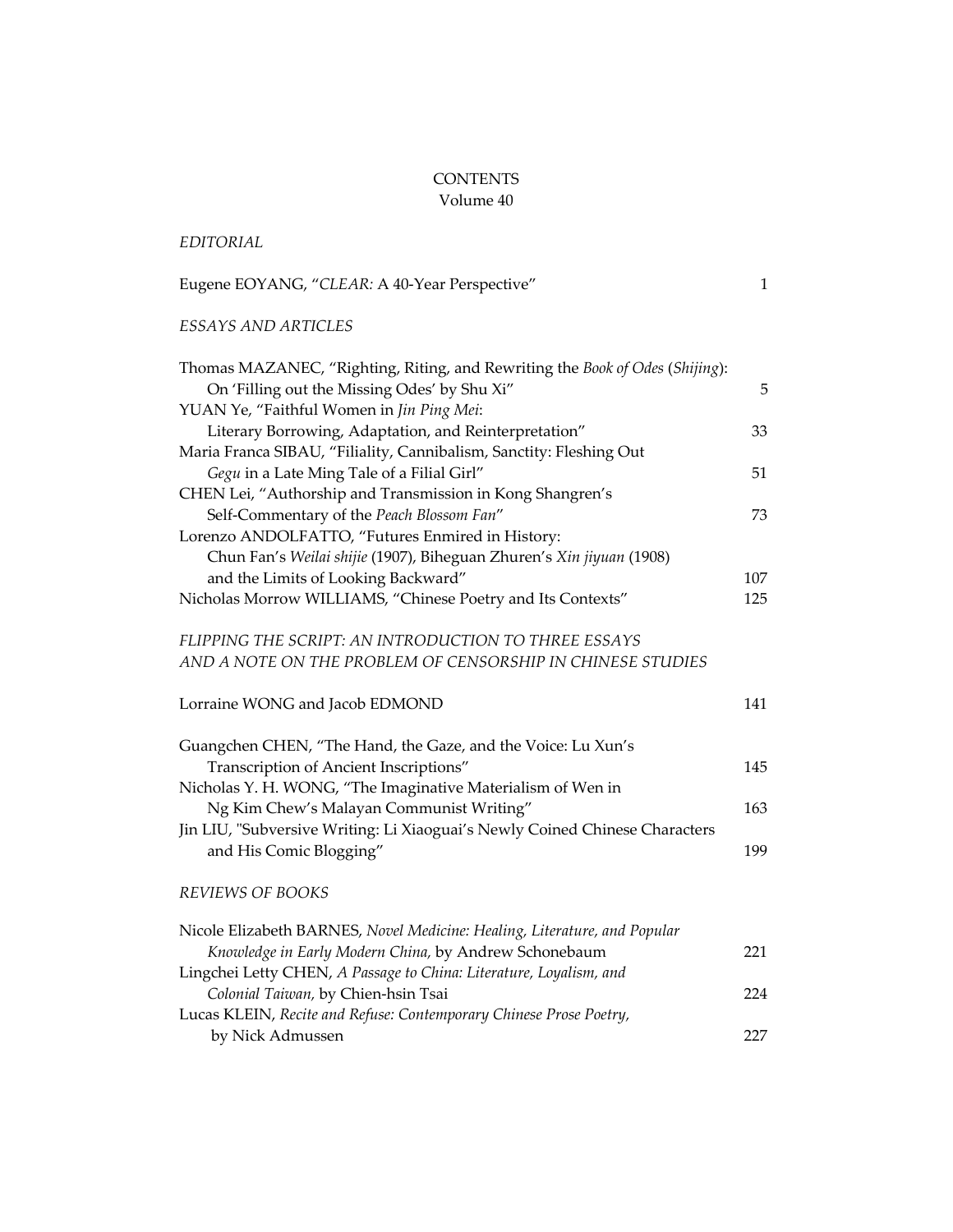| Shuang SHEN, Socialist Cosmopolitanism: The Chinese Literary Universe,           |     |
|----------------------------------------------------------------------------------|-----|
| 1945-1965, by Nicolai Volland                                                    | 231 |
| Meow Hui GOH, Imitations of the Self: Jiang Yan and Chinese Poetics,             |     |
| by by Nicholas Morrow Williams                                                   | 234 |
| Nicolai VOLLAND, Transpacific Community: America, China,                         |     |
| and the Rise and Fall of a Cultural Network, by Richard Jean So                  | 239 |
| Haoming GONG, The Edge of Knowing: Dreams, History, and Realism                  |     |
| in Modern Chinese Literature, by Roy Bing Chan                                   | 242 |
| Jeffrey R. THARSEN, Reading Philosophy, Writing Poetry: Intertextual Modes       |     |
| of Making Meaning in Early Medieval China, by Wendy Swartz                       | 245 |
| Liang LUO, Staging Chinese Revolution: Theater, Film, and                        |     |
| the Afterlives of Propaganda, by Xiaomei Chen                                    | 249 |
| Katherine CARLITZ, Idle Talk under the Bean Arbor: A Seventeenth-Century         |     |
| Chinese Story Collection, by Aina the Layman with Ziran the Eccentric            |     |
| Wanderer and edited by Robert Hegel                                              | 253 |
| Andrej FECH, The Wenzi: Creativity and Intertextuality in                        |     |
| Early Chinese Philosophy, by Paul van Els                                        | 255 |
| Liangyan GE, A Study of Two Classics: A Cultural Critique of The Romance of      |     |
| the Three Kingdoms and The Water Margin, by Liu Zaifu                            |     |
| and translated by Shu Yunzhong                                                   | 259 |
| Robert E. HEGEL, Writing for Print: Publishing and the Making of                 |     |
| Textual Authority in Late Imperial China, by Suyoung Son                         | 262 |
| HU Ying, Two Centuries of Manchu Women Poets: An Anthology,                      |     |
| translated by Wilt L. Idema                                                      | 265 |
| Rania HUNTINGTON, Between History and Philosophy: Anecdotes in                   |     |
| Early China, edited by Paul van Els and Sarah A. Queen                           | 269 |
| Alister INGLIS, Record of the Listener, by Hong Mai and translated               |     |
| by Ellen Zhang                                                                   | 273 |
| Ling Hon LAM, The Six Records of a Life Adrift, translated by Graham Sanders     | 275 |
| Anne E. MCLAREN, Records of the Three Kingdoms in Plain Language, translated,    |     |
| with Introduction and Annotations by Wilt L. Idema and Stephen H. West           | 278 |
| Paul S. ROPP, Heroines of the Qing: Exemplary Women Tell Their Stories,          |     |
| by Binbin Yang                                                                   | 281 |
| Pauli TASHIMA, The Commentarial Transformation of the Spring and Autumn,         |     |
| by Newell Ann Van Auken                                                          | 285 |
| Yanning WANG, Women's Poetry and Poetics in Late Imperial China:                 |     |
| A Dialogic Engagement, by Yang Haihong                                           | 287 |
| Hans van ESS, The Book of Lord Shang. Apologetics of State Power in Early China, |     |
| edited and translated by Yuri Pines. Shangjun shu. Schriften des Fürsten         |     |
| von Shang, translated, with annotations by Kai Vogelsang                         | 291 |
| Yue WU, Gender, Power, and Talents: The Journey of Daoist Priestesses            |     |
| in Tang China, by Jinhua Jia                                                     | 296 |